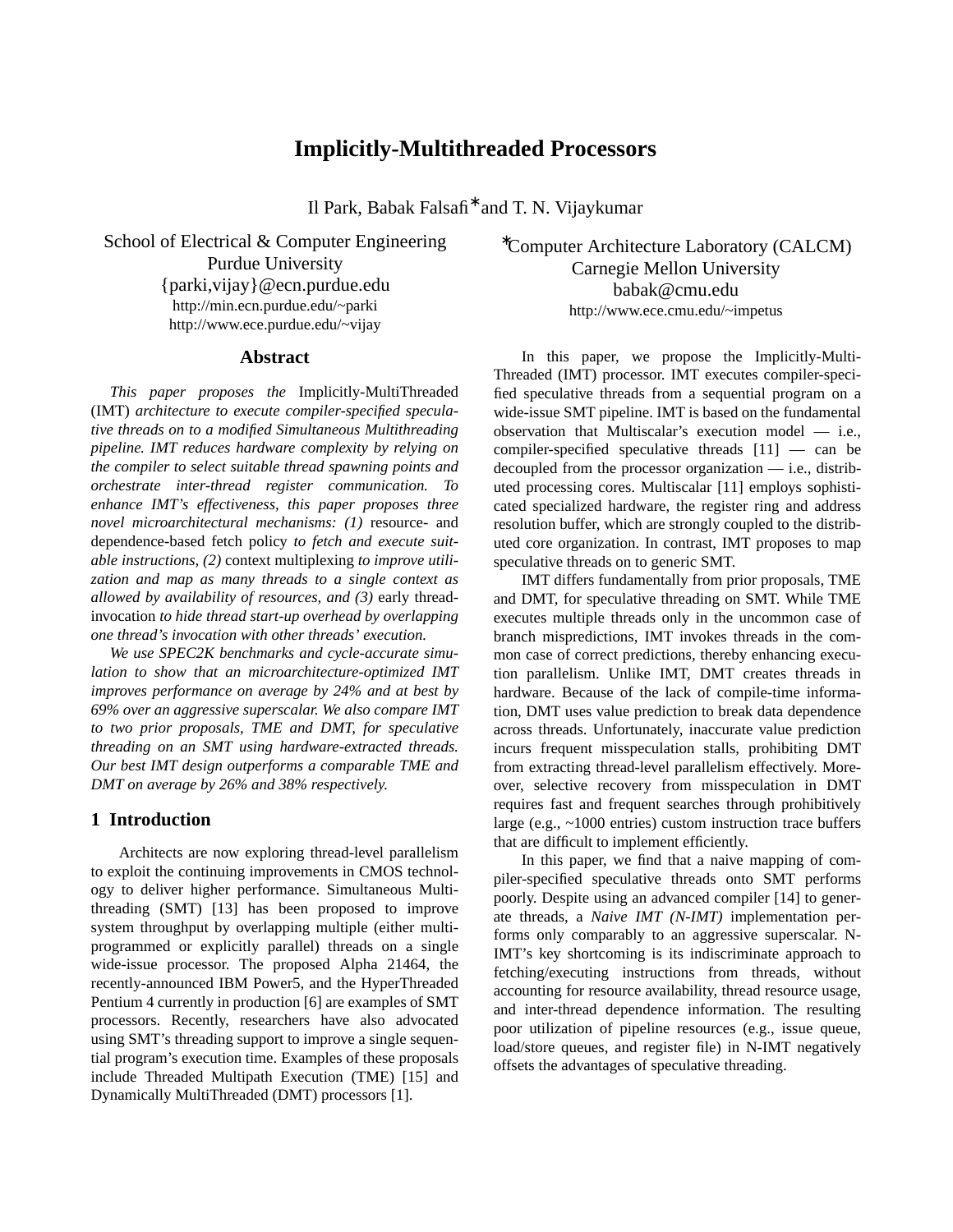We also identify three key microarchitecture optimizations necessary to alleviate the inefficiencies in N-IMT, and address them in our proposal, called *Optimized IMT (O-IMT)*. These novel optimizations are:

- **• Novel fetch policy to bring suitable instructions**: Because the choice of instruction fetch policy fundamentally impacts performance, O-IMT carefully controls fetch via a *resource- and dependence-based fetch policy*. We propose a highly accurate (~97%) dynamic resource predictor to gauge resource (e.g., physical registers) availability and avoid thread misspeculation due to lack of resources midway through execution. Moreover, we propose a *inter-thread dependence heuristic* to avoid delaying earlier threads' instructions in favor of fetching from later threads that are data-dependent on earlier threads. In contrast, TME, DMT, and N-IMT use variations of ICOUNT [13] or round-robin fetch policies that do not account for resource availability and result in suboptimal performance.
- **• Multiplexing hardware contexts to bring more suitable instructions**: As in TME and DMT, N-IMT assigns a single thread to each SMT context [13] consisting of an active list and a load/store queue. Because many programs have short-running threads and SMT implementations are likely to have only a few (e.g., 2- 8) contexts, such an assignment severely limits the number of instructions in flight. Unfortunately, a bruteforce increase in thread size would result in an increase in misspeculation frequency and the number of instructions discarded per misspeculation [14]. To obviate the need for larger threads, O-IMT multiplexes the hardware contexts by mapping and simultaneously executing as many in-program-order threads onto a single context as allowed by the resources.
- **• Hiding thread start-up delay to increase overlap among suitable instructions**: Speculatively-threaded processors incur the delay of setting up register rename tables at thread start-up to ensure proper register value communication between earlier and newly-invoked threads. Many prior proposals for speculative threading (e.g., DMT and Multiscalar) do not explicitly address the overhead due to thread start-up delay. TME and N-IMT both account for this overhead and incur extra start-up delay prior to thread invocation. In contrast, O-IMT hides the delay by overlapping rename table setup with previous threads' execution, because the compiler-specified inter-thread register dependence information is available well before the thread starts.

Using the SPEC2K benchmarks, we show that N-IMT actually degrades performance in integer benchmarks on average by 3%, and improves performance negligibly in floating-point benchmarks relative to a superscalar with

comparable hardware resources. In contrast, O-IMT achieves average speedups of 20% and 29% in the integer and floating-point benchmarks, respectively, over a comparable superscalar. Our results also indicate that TME and DMT are on average not competitive relative to a comparable superscalar.

The rest of this paper is organized as follows. Section 2, briefly describes compiler-specified threading. Section 3, describes our proposals for N-IMT and O-IMT. In Section 4, we present experimental results. We discuss related work in Section 5, and conclude in Section 6.

# <span id="page-1-0"></span>**2 Compiler-Specified Speculative Threads**

Speculatively-threaded architectures may use hardware [1,7] or compiler [11,5,12,9] to partition a sequential program into threads. Architectures extracting speculative threads in hardware have the key advantage that they offer binary compatibility with superscalar. These architectures, however, may incur high thread speculation overhead because: (1) hardware has relatively limited scope in selecting suitable threads and thread spawning points, (2) hardware typically precludes thread-level code optimization, and (3) these architectures primarily rely on value prediction (with potentially low accuracy) to implement inter-thread communication.

Instead, IMT uses Multiscalar's compiler-specified speculative threads. The Multiscalar compiler employs several heuristics to optimize thread selection [14]. The compiler maximizes thread size while limiting the number of thread exit points to a pre-specified threshold. To the extent possible, the compiler exploits loop parallelism by capturing entire loop bodies into threads, avoids interthread control-flow mispredictions by enclosing both if and else paths of a branch within a thread, and reduces inter-thread register dependences. Typical threads contain 10-20 instructions in integer programs, and 30-100 instructions in floating-point programs. These instruction counts give an idea of the order of magnitude of resources needed and overheads incurred per thread, and help understand the optimizations introduced in this paper.

The compiler provides summary information of a thread's register and control-flow dependences in the *thread descriptor*. In the descriptor, the compiler identifies: (1) the set of live registers entering the thread via the *use mask*, and the set of registers written in at least one of the control-flow paths through the thread via the *create mask*; and (2) the possible control-flow exits out of the thread via the *targets*.

The compiler also annotates the instructions to specify each instance of the dependence summarized in the descriptor. [Figure 1](#page-2-0) shows an example thread. An instruction that is the last write to an architectural register in all the possible control flow paths is annotated with *forward*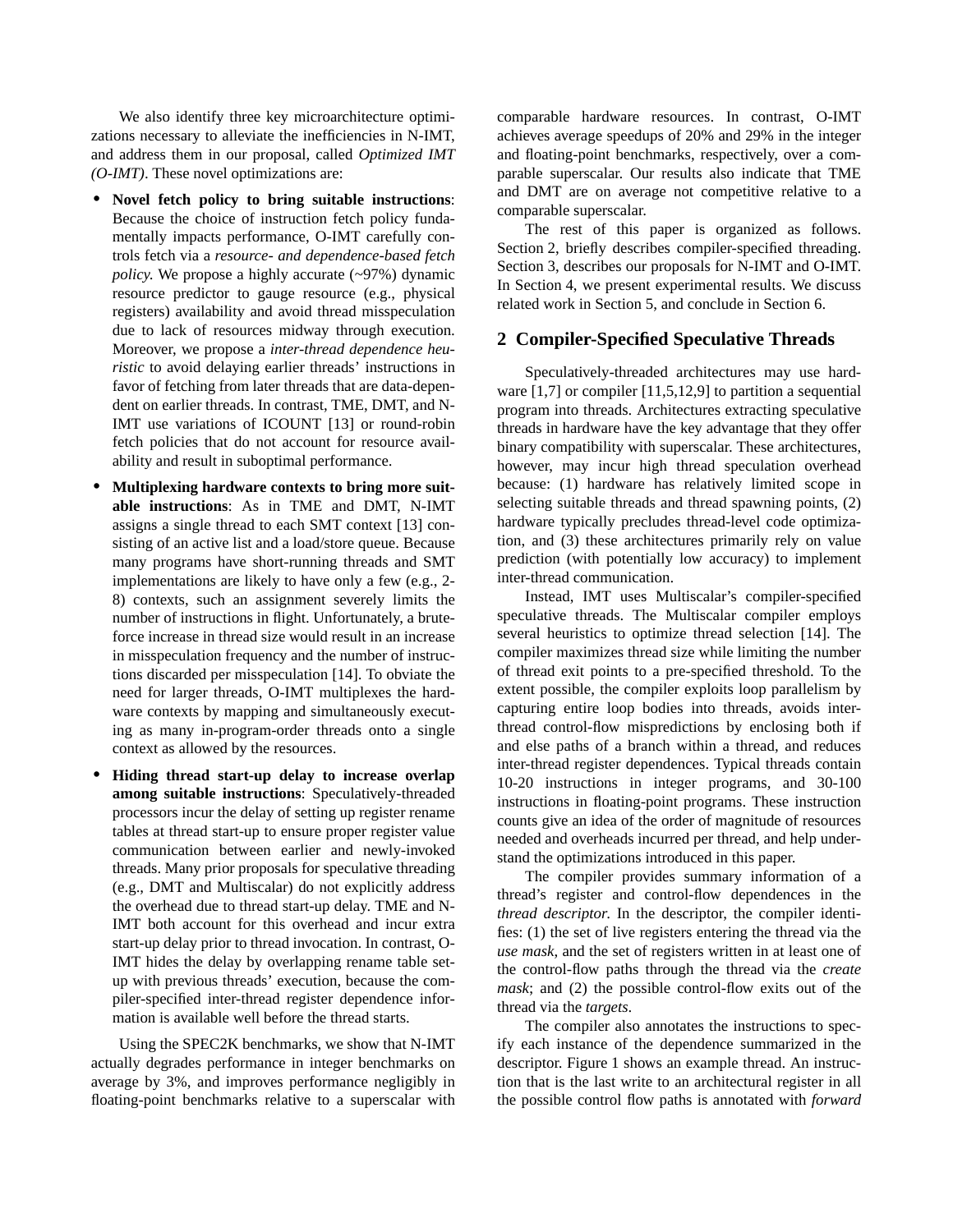

<span id="page-2-0"></span>**Figure 1: Compiler-specified speculative threads.**

bits (labeled "F") and is referred to as a *forward* instruction. There are cases where forward bits are not sufficient. For instance, in the figure, the write to *r1* in B1 is not the last write in the path B1B2B4 but it is in the path B1B3B4. To handle this case, the compiler inserts a *release* instruction in B3. In [Section 3.2](#page-4-0), we explain how the hardware uses forward and release instructions to implement interthread register communication. Instructions that lead to a target are annotated with *stop* bits (labeled "S"), signaling the end of the thread.

## **3 Implicitly-Multithreaded Processors**

We propose the Implicitly-MultiThreaded (IMT) processor to utilize SMT's support for multithreading by executing speculative threads. [Figure 2](#page-2-1) depicts the anatomy of an IMT processor derived from SMT. IMT uses the rename tables for register renaming, the issue queue for out-of-order scheduling, the per-context load/store queue (LSQ) and active list for memory dependences and instruction reordering prior to commit. As in SMT, IMT shares the functional units, physical registers, issue queue, and memory hierarchy among all contexts.

IMT exploits *implicit* parallelism, as opposed to programmer-specified, *explicit* parallelism exploited by conventional SMT and multiprocessors. Like Multiscalar, IMT predicts the threads in succession and maps them to execution resources, with the earliest thread as the *nonspeculative* (head) thread, followed by subsequent *speculative* threads [11]. IMT honors the inter-thread controlflow and register dependences specified by the compiler. IMT uses the LSQ to enforce inter-thread memory dependences. Upon completion, IMT commits the threads in program order.

We present two IMT variations: (1) a *Naive IMT (N-IMT*) that performs comparably to an aggressive superscalar, and (2) an *Optimized IMT (O-IMT)* that uses novel microarchitectural techniques to enhance performance.



<span id="page-2-1"></span>**Figure 2: The anatomy of an IMT processor.**

### <span id="page-2-2"></span>**3.1 Thread Invocation**

Like Multiscalar, both IMT variants invoke threads in program order by predicting the next thread from among the targets of the previous thread (specified by the thread descriptor) using a thread predictor. A descriptor cache ([Figure 2](#page-2-1)) stores recently-fetched thread descriptors. Although threads are invoked in program order, IMT may fetch later threads' instructions out of order prior to fetching all of earlier threads' instructions, thereby interleaving instructions from multiple threads. To decide which thread to fetch from, IMT consults the fetch policy.

## **3.1.1 Resource Allocation & Fetch Policy**

Our base IMT processor, N-IMT, uses an unmodified ICOUNT policy [13], in which the thread with the least number of instructions in flight is chosen to fetch instructions from every cycle. The rationale is that the thread that has the fewest instructions is the one whose instructions are flowing through the pipeline with the fewest stalls.

We also make the observation that the ICOUNT policy may be suboptimal for a processor in which threads exhibit control-flow and data dependence and resources are relinquished in program (and not thread) order. For instance, later (program-order) threads may result in resource (e.g., physical registers, issue queue and LSQ entries) starvation in earlier threads, forcing the later threads to squash and relinquish the resources for use by earlier threads. Unfortunately, frequent thread squashing due to indiscriminate resource allocation without regards to demand incurs high overhead. Moreover, treating (control- and data-) dependent and independent threads alike is suboptimal. Fetching and executing instructions from later threads that are dependent on earlier threads may be counter-productive because it increases inter-thread dependence delays by taking away front-end fetch and processing bandwidth from earlier threads. Finally, dependent instructions from later threads exacerbate issue queue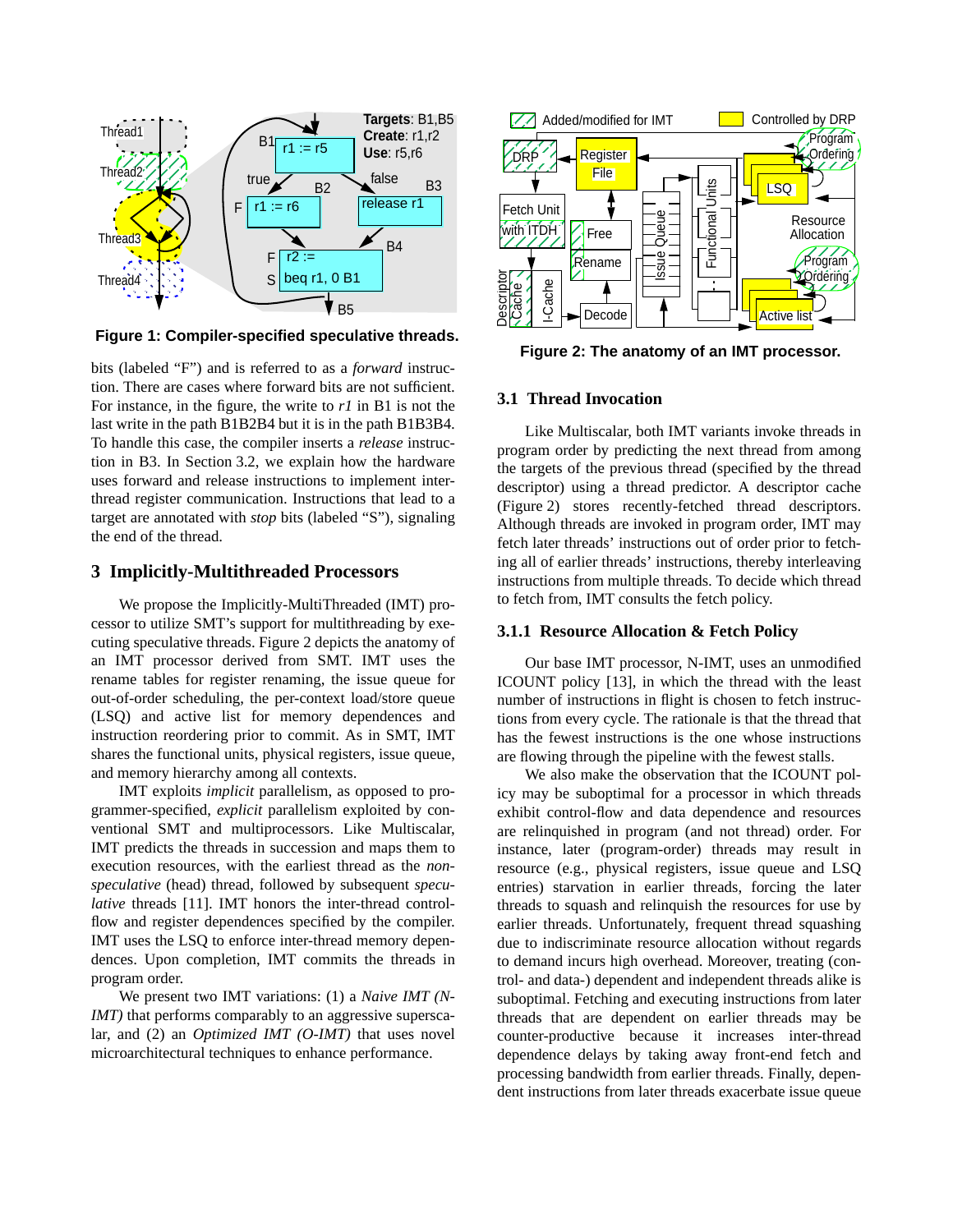contention because they remain in the queue until the dependences are resolved.

To mitigate the above shortcomings, O-IMT employs a novel resource- and dependence-based fetch policy that is bimodal. In the "dependent mode", the policy biases fetch towards the non-speculative thread when the threads are likely to be dependent, fetching sequentially to the highest extent possible. In the "independent mode", the policy uses ICOUNT when the threads are potentially independent, enhancing overlap among multiple threads. Because loop iterations are typically independent, the policy employs an *Inter-Thread Dependence Heuristic (ITDH)* to identify loop iterations for the independent mode, otherwise considering threads to be dependent*.* ITDH predicts that subsequent threads are loop iterations if the next two threads' start PCs are the same as the nonspeculative (head) thread's start PC.

To reduce resource contention among threads, the policy employs a *Dynamic Resource Predictor (DRP)* to initiate fetch from an invoked thread *only* if the available hardware resources exceed the predicted demand by the thread. The DRP dynamically monitors the threads activity and allows fetch to be initiated from newly invoked threads when earlier threads commit and resources become available.

[Figure 3](#page-3-0) (a) depicts an example of DRP. O-IMT indexes into a table using the start PC of a thread. Each table entry holds the numbers of active list and LSQ slots, and physical registers used by the thread's last four execution instances. The pipeline monitors a thread's resource needs, and upon thread commit, updates the thread's DRP entry. DRP supplies the maximum among the four instances for each resource as the prediction for the next instance's resource requirement. In [Section 4.2](#page-7-0), we show results indicating that overestimating resource usage using the maximum value works well in practice due to low variation in resource needs across nearby instances of a thread.

O-IMT's fetch policy increases instruction throughput by choosing suitable instructions, thus making room for earlier threads when necessary. The policy alleviates interthread data dependence by processing producer instructions earlier and decreasing instruction execution stalls, thereby reducing pipeline resource contention.

In contrast to O-IMT, prior proposals for speculative threading using SMT use variants of conventional fetch policies. TME uses biased-ICOUNT, a variant of ICOUNT that does not consider resource availability and thread-level independence. DMT's fetch policy statically partitions two fetch ports, and allocates one port for the non-speculative thread and the other for speculative threads in a round-robin manner. However, DMT does not suffer from resource contention because the design assumes prohibitively large custom instruction trace buff-



<span id="page-3-0"></span>**Figure 3: Using DRP (a) and context multiplexing (b).**

ers (holding thousands of instructions) allowing for threads to make forward progress without regards to resource availability and thread-level independence. Unfortunately, frequent associative searches through such large buffers are slow and impractical.

## **3.1.2 Multiplexing Hardware Contexts**

Much like prior proposals, N-IMT assigns a single thread to a hardware context. Because many programs have short threads [14] and real SMT implementations are bound to have only a few (e.g., 2-8) contexts, this approach often leads to insufficient instruction overlap. Larger threads, however, increase both the likelihood of dependence misspeculation [14] and the number of instructions discarded per misspeculation, and cause speculative buffer overflow [5].

Instead, to increase instruction overlap without the unwanted side-effects of large threads, O-IMT *multiplexes* the hardware contexts by mapping as many threads as allowed by the resources in one context (typically 3-6 threads for SPEC2K). Context multiplexing requires for each context only an additional fetch PC register and rename table pointer per thread for a given maximum number of threads per context. Context multiplexing differs from prior proposals for mapping multiple threads on to a single processing core [12,3] to alleviate load imbalance, in that multiplexing allows instructions from multiple threads within a context to execute and share resources *simultaneously.*

Two design complexities arise due to sharing resources in context multiplexing. First, conventional active list and LSQ designs assume that instructions enter these queues in (the predicted) program order. Such an assumption enables the active list to be a non-searchable (potentially large) structure, and allows honoring memory dependences via an ordered (associative) search in the LSQ. If care is not taken, multiplexing would invalidate this assumption if multiple threads were to place instruc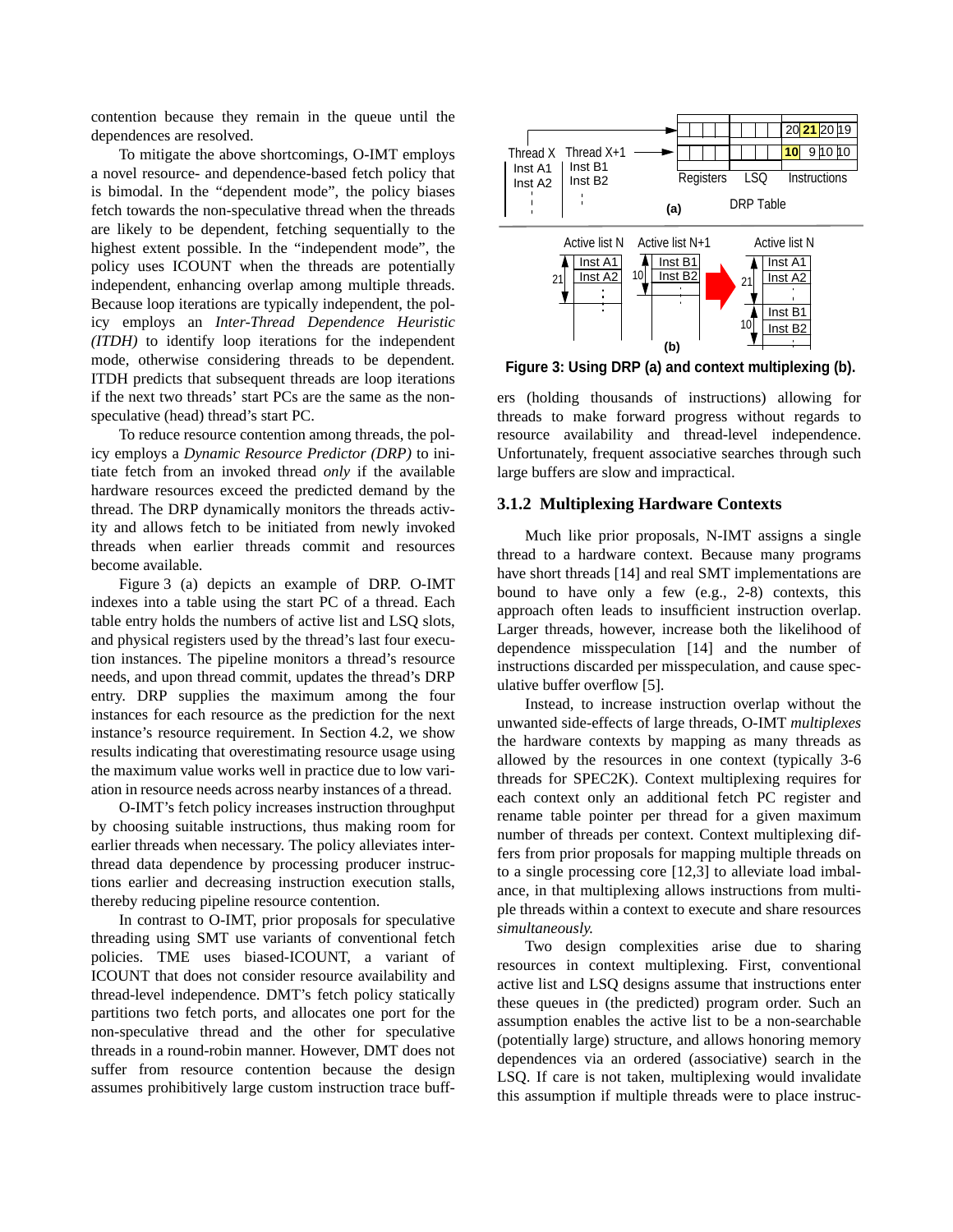tions out of program order in the shared active list and LSQ. Such out-of-order placement would require an associative search on the active list to determine the correct instruction(s) to be removed upon commit or misspeculation. In the case of the LSQ, the requirements would be even more complicated. A memory access would have to search through the LSQ for an address match among the entries from the accessing thread, and then (conceptually) repeat the search among entries from the thread preceding the accessing thread, working towards older threads. Unfortunately, the active list and LSQ cannot afford these additional design complications because active lists are made large and therefore non-searchable by design and the LSQ's ordered, associative search is already complex and time-critical.

Second, allowing a single context to have multiple *out-of-program-order* threads complicates managing interthread dependence. Because two in-program-order threads may be mapped to different contexts, honoring memory dependences would require memory accesses to search through multiple contexts thereby prohibitively increasing LSQ search time and design complexity.

Using DRP, O-IMT avoids the first design complexity by placing instructions in the active list and LSQ in program order. O-IMT keeps instructions in both structures in program order while fetching instructions out of order, by using DRP's resource demand estimates for a thread and creating a gap (as in [2]) in the active list and LSQ for the thread's yet-to-be-fetched instructions. The next thread (invoked in program order) creates its gap after the previous thread's gaps, maintaining program order among the context's threads. Because the gap lengths are estimates based on previous thread execution instances, it is possible that the gaps fill up before all the thread's instructions are fetched. In that case, O-IMT simply squashes later threads in the context to make room for the earlier thread. As such, DRP helps dynamically partition a context's active list and LSQ so that instructions from one thread do not interfere with those of other threads within the context.

O-IMT avoids the second design complexity by mapping threads to a context in program order. Inter-thread and intra-thread dependences within a single context are treated similarly. [Figure 3](#page-3-0) (b) shows how in-programorder threads X and X+1 are mapped to a context. In addition to program order within contexts, O-IMT tracks the global program order among the contexts themselves for precise interrupts.

## <span id="page-4-0"></span>**3.2 Register Renaming**

Superscalar's register rename table relies on in-order instruction fetch to link register value producers to consumers. IMT processors' out-of-order fetch raises two issues in linking producers in earlier threads to consumers

in later threads. First, IMT has to ensure that the rename maps for earlier threads' source registers are not clobbered by later threads. Second, IMT must guarantee that later threads' consumer instructions obtain the correct rename maps and wait for the yet-to-be-fetched earlier threads' producer instructions. While others [1,7] employ hardware-intensive value prediction to address these issues potentially incurring frequent misspeculation and recovery overhead, IMT uses the create and use masks ([Section 2](#page-1-0)) combined with conventional SMT rename tables.

Both IMT variants address these issues as follows. Upon thread start-up (and prior to instruction fetch), the processor copies the rename maps of the registers in create and use masks from a *master rename table,* to a thread's *local rename table.*<sup>1</sup> To allow for invoking subsequent threads, the processor pre-allocates physical registers and pre-assigns mappings for all the create-mask registers in a *pre-assign rename table.* Finally, the processor updates the master table with the pre-assigned mappings and marks them as *busy* to reflect the yet-to-be-created register values. Therefore, upon thread invocation the master table correctly reflects the register mappings that a thread should either use or wait for.

Instructions use the local table both to get their source rename maps and to put their destination rename maps. Instructions that produce and consume values (locally) within a thread allocate new mappings in the local table. Instructions that are data-dependent on earlier-threads' instructions wait until the corresponding pre-assigned physical register is *ready*. Forward and release instructions ([Section 2](#page-1-0)) wake up waiting instructions in subsequent threads through the pre-assigned physical registers; forward instructions write their results in the pre-assigned physical registers, and release instructions copy values from the physical registers given by the local table to the pre-assigned physical registers. By copying the create mask maps at thread start-up, the local table holds the latest rename map for the create-mask registers irrespective of whether the thread actually writes to the create-mask registers or not.

#### **3.2.1 Hiding the Thread Start-up Delay**

Even though the next thread's start PC is known, fetching instructions from the next thread has to wait until the rename tables are set up. This waiting diminishes the full benefit of the fetch policy and context multiplexing. Updating the local, master and pre-assign tables must complete before a thread's instructions can be renamed. The updating rate of rename tables is limited by the table bandwidth. In conventional pipelines, this bandwidth

<sup>1.</sup> Conventional superscalar pipelines similarly checkpoint rename tables upon branch prediction to accelerate misprediction recovery.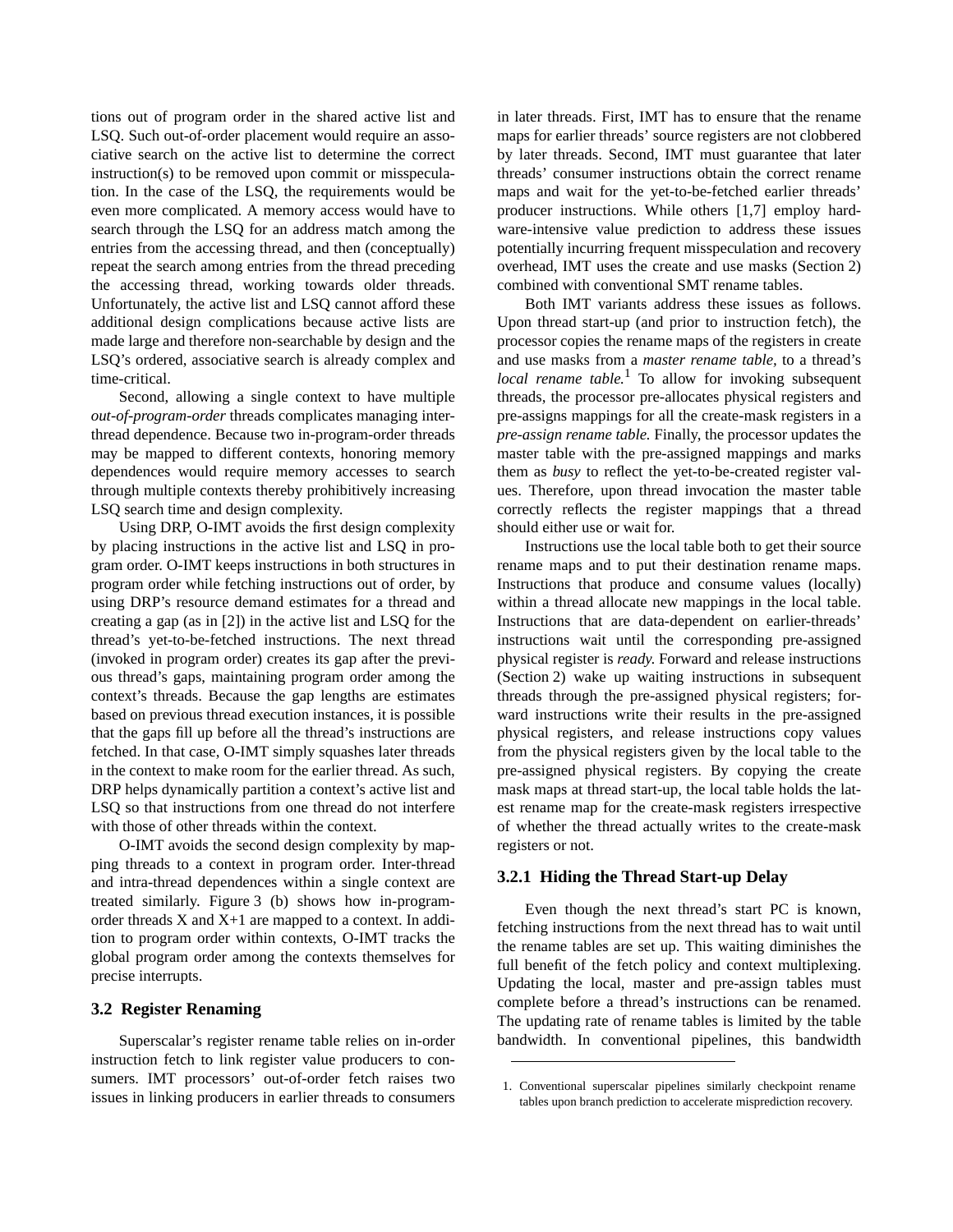matches the pipeline width and is sufficient for the peak demand. In contrast, IMT's requirement of updating the tables creates a burst demand that may exceed the bandwidth and may take several (e.g., 2-4) cycles to complete.

Our base IMT processor, N-IMT, incurs the thread start-up overhead immediately prior to fetching instructions. O-IMT, however, prevents the bandwidth constraint from delaying thread start-up. While the current thread's instructions are fetched, O-IMT invokes the next thread, obtains the next thread's descriptor from the descriptor cache, and sets up the rename tables well before needing to fetch the next thread's instructions. O-IMT utilizes the rename table bandwidth unused by the current thread's instructions to update the three tables. For instance if in a given cycle only six instructions are renamed but the rename tables have the bandwidth to rename eight instructions, O-IMT uses the unused bandwidth to modify the tables. Thus, O-IMT overlaps a thread's start-up with previous threads's execution, hiding the thread start-up delay.

Thread start-up delay also exists in Multiscalar, TME, and DMT. In Multiscalar, the next thread needs to set up its rename tables so that the next thread can appropriately wait for register values from previous threads. However, Multiscalar does not address this issue. TME incurs extra cycles to set up the rename tables, and employs an extra dedicated bus for a bus-based write-through scheme to copy rename maps. DMT copies not only register values but also the entire return address stack at the start of a thread. DMT does not concretely address the delay of the copying, and instead assumes the delay away using extra wires to do the copying.

#### **3.3 Load/Store Queues**

N-IMT imposes program order in the LSQs to enforce memory dependences within and across threads. A thread's memory search its context's LSQ to honor memory dependences. If there is no match in the local LSQ, accesses proceed to search other contexts' LSQs. The nonspeculative thread's loads do not search other contexts, but its stores search later contexts to identify and squash premature loads. Speculative threads' loads search in earlier contexts for previous matching stores, and stores search in later contexts for premature loads. Thus, N-IMT uses the LSQ to achieve the same functionality as ARB's [4].

Searching other contexts' LSQs takes extra cycles which may impact load hit latency. In addition, this searching makes the hit latency variable, which may complicate early scheduling of instructions dependent on the load. Fortunately, the non-speculative thread's loads, which are the most critical accesses, do not incur any extra searching, and hence, do not have variable hit latency problems. In speculative threads, IMT schedules loaddependent instructions only after loads finish searching.

#### **Table 1: System configuration parameters.**

<span id="page-5-0"></span>

|                                                  | <b>Processing Units</b>                                                          | System                                           |                                                          |  |
|--------------------------------------------------|----------------------------------------------------------------------------------|--------------------------------------------------|----------------------------------------------------------|--|
| <b>Issue width</b><br><b>Issue queue</b>         | 64 entries                                                                       | 8 DRP table                                      | 64 entries<br>$(3 \times 256$ bytes)                     |  |
| Number of<br>contexts                            |                                                                                  | 8 ITDH                                           | 3 program<br>counters                                    |  |
| Branch unit<br><b>BTB</b><br><b>Miss Penalty</b> | hybrid GAg & PAg   L1 cache<br>4K-entries each, 2-port i-cache<br>1K-entry 4-way | &<br>7 cycles 4-port d-cache                     | 64K 2-way,<br>pipelined<br>2-cycle hit,<br>32-byte block |  |
| <b>Functional</b><br>units                       | 8 pipelined<br>floating-point                                                    | 8 integer, L2 cache                              | 2M 8-way,<br>pipelined<br>10-cycle hit,<br>64-byte block |  |
| Register file                                    | 356 INT/356 FP   Memory                                                          |                                                  | 80 cycles                                                |  |
|                                                  | <b>Per Context</b>                                                               |                                                  |                                                          |  |
| <b>Active list</b><br>LSQ                        | 32 entries, Thread                                                               | 128 entries Squash buffer<br>4 ports desc. cache | 64 entries<br>16K 2-way,<br>2-cycle hit                  |  |

Thus, IMT gives up early scheduling of load-dependent instructions to avoid scheduling complications. The latency incurred by speculative threads' loads and their dependent instructions is hidden under instruction-level and thread-level parallelism. Upon a memory dependence violation, IMT squashes the offending threads. IMT uses memory dependence synchronization [8] — e.g., squash buffer [11] — to avoid frequent dependence violation.

## **4 Results**

We have built a cycle-accurate simulator of an out-oforder SMT pipeline with extensions to evaluate a base superscalar processor (using a single SMT context), and the three speculatively-threaded processors, IMT, DMT, and TME. We use the Multiscalar compiler [14] to generate optimized MIPS binaries. The superscalar, TME, and DMT experiments use the plain MIPS binaries (without Multiscalar annotations). The IMT binaries include Multiscalar's thread specifications and register communication instructions.

[Table 1](#page-5-0) depicts the system configuration parameters we assume for this study. Our base pipeline assumes an eight-wide issue out-of-order SMT with eight hardware contexts. The pipeline assumes two i-cache ports and the branch predictor allows up to two predictions per context per cycle. In addition to the base pipeline, O-IMT also uses a 64-entry DRP table and a 3-entry ITDH table to optimize fetch.

To gauge speculative threading's potential conservatively, we compare IMT's performance against an aggressive superscalar implementation that assumes the same resources available to a single context within the SMT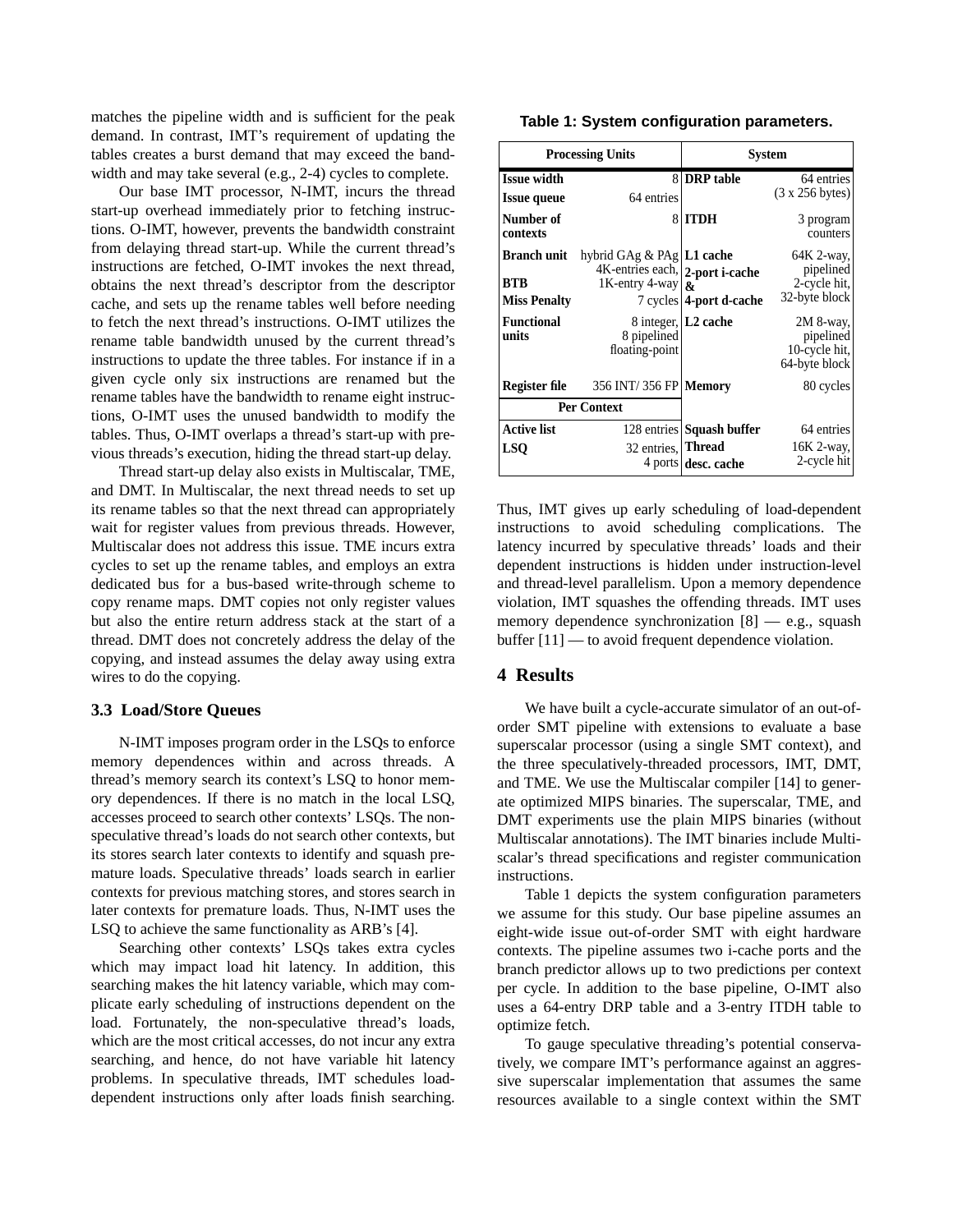

<span id="page-6-1"></span>pipeline including the high-bandwidth branch prediction and fetch, and the large register file. We also assume a large active list of 1024 entries, because active lists are FIFO structures and are inherently scalable.

[Table 2](#page-6-0) shows the SPEC2K applications we use in this study, and the branch prediction accuracy and superscalar IPC we achieve per application. We use the reference input set in all of the benchmarks. To allow for practical simulation turnaround times, our simulator skips the first 3 billion instructions before simulating a total of 500 million instructions (plus overhead instructions, in IMT's case). We use total number of cycles as our base metric to compare performance. In the case of IMT, the cycle counts include the overhead instructions.

The rest of the results are organized as follows. We first compare the performance of N-IMT and O-IMT to superscalar, and break down the performance bottlenecks O-IMT optimizes. Then we present results on the effectiveness of O-IMT's microarchitectural optimizations. Then we present O-IMT's ability to increase issue queue and LSQ efficiency as compared to superscalar using thread-level parallelism. Finally, we compare and contrast O-IMT with TME and DMT, two prior proposals for speculative threading using SMT hardware.

<span id="page-6-0"></span>**Table 2: Applications, and their branch misprediction rates and superscalar IPCs.**

| <b>INT</b><br>Bench. | <b>Branch</b><br>misp. $(\% )$ | $_{\rm IPC}$ | <b>FP</b><br>Bench. | <b>Branch</b><br>misp. $(\% )$ | <b>IPC</b> |
|----------------------|--------------------------------|--------------|---------------------|--------------------------------|------------|
| bzip                 | 5.5                            | 1.6          | ammp                | 1.1                            | 1.1        |
| gap                  | 2.8                            | 3.0          | applu               | 0.1                            | 2.4        |
| gcc                  | 4.7                            | 1.8          | art                 | 0.6                            | 0.4        |
| gzip                 | 6.2                            | 1.7          | equake              | 0.5                            | 1.0        |
| mcf                  | 7.6                            | 0.3          | mesa                | 2.0                            | 2.6        |
| parser               | 3.3                            | 1.2          | mgrid               | 0.8                            | 2.3        |
| perl                 | 5.3                            | 1.7          | sixtrack            | 1.9                            | 2.4        |
| twolf                | 10.9                           | 1.2          | swim                | 0.1                            | 0.9        |
| vortex               | 0.6                            | 1.9          | wupwise             | 0.2                            | 2.4        |
| vpr                  | 6.8                            | 1.1          |                     |                                |            |

#### **4.1 Base System Results**

[Figure 4](#page-6-1) motivates the need for optimizing the speculative threading performance on SMT hardware. The figure presents execution times under N-IMT and O-IMT normalized to our base superscalar. The figure indicates that N-IMT's performance is actually inferior to superscalar for integer benchmarks. N-IMT reduces performance in integer benchmarks by as much as 24% and on average by 3% as compared to superscalar. Moreover, while the results for floating-point benchmarks vary, on average N-IMT only improves performance slightly over superscalar for these benchmarks. The figure also indicates that microarchitectural optimizations substantially benefit compiler-specified threading, enabling O-IMT to improve performance over superscalar by as much as 69% and 65% and on average 20% and 29% for integer and floatingpoint benchmarks respectively.

[Figure 5](#page-7-1) compares the key sources of execution overhead in superscalar, N-IMT and O-IMT. The breakdown includes the overhead of squashing instructions due to branch misprediction (both within and across threads) and resource pressure (in N-IMT and O-IMT), register data dependence stalls, memory waiting stalls (due to data cache misses), underutilized instruction fetch bandwidth, and runtime instruction overhead for IMT machines.

Not surprisingly, the dominant execution time component in superscalar that speculative threading improves is the register data dependence stalls. The IMT machines extract parallelism across threads and increase the likelihood inserting suitable instructions (from across the threads) into the pipeline, thereby reducing data dependence stalls. Speculative threading also helps overlap latency among cache misses in benchmarks with available memory parallelism across threads, reducing memory stalls as compared to superscalar. These benchmarks most notably include *perl*, *applu*, *mgrid*, and *swim*. Finally, the cycles spent executing instructions (denoted by "useful run") across the machines are comparable, indicating that the instruction execution overhead of compiler-specified threading is negligible.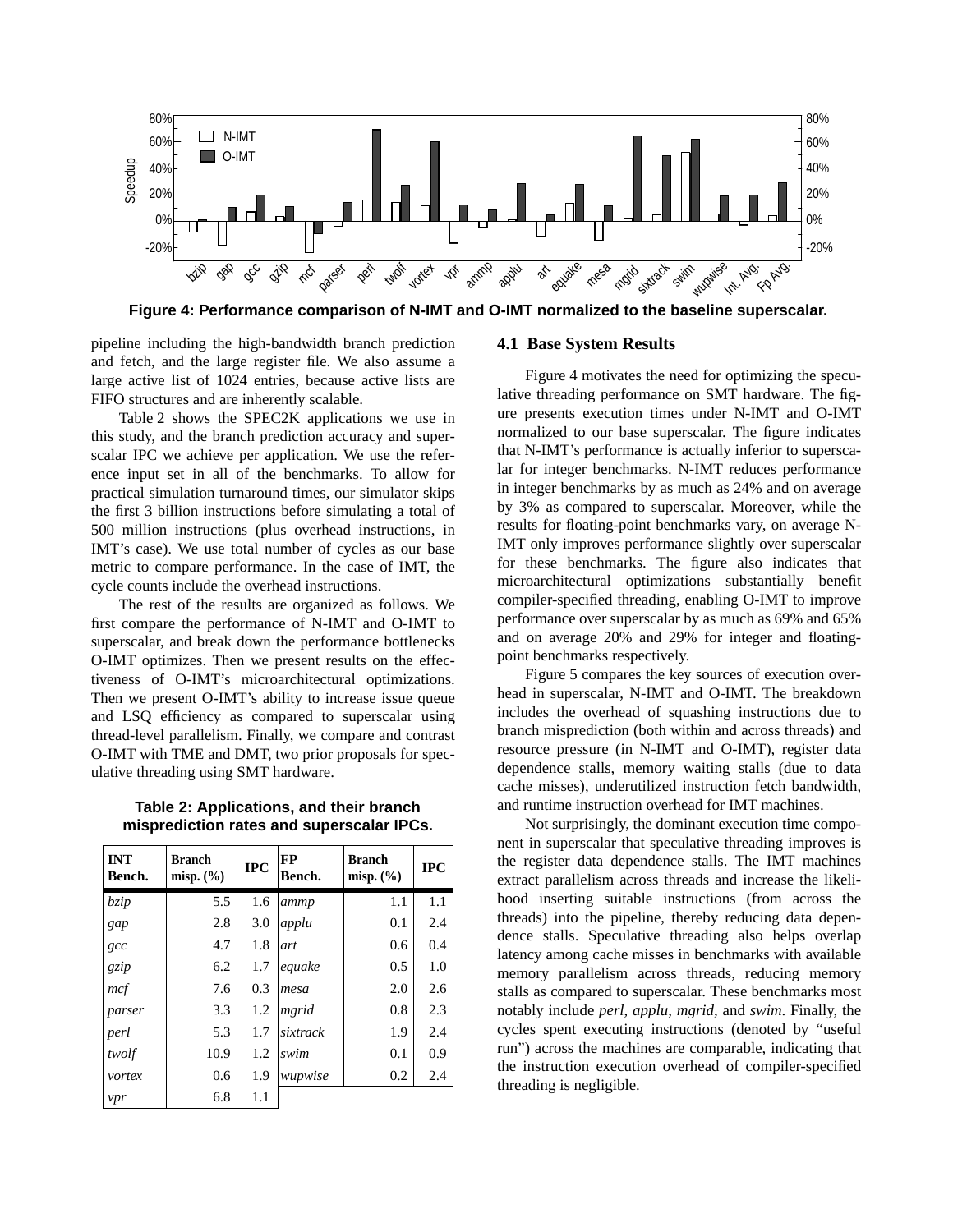

**Figure 5: Breakdown of execution into instruction execution and pipeline stalls.**

<span id="page-7-1"></span>There are a number of benchmarks in which N-IMT actually reduces performance as compared to superscalar. In *gap*, *vpr*, *ammp*, and *mesa*, N-IMT simply fetches instructions indiscriminately without regards to resource availability and from the wrong threads (using roundrobin) resulting in high misspeculation/squash frequency. In *mcf*, *vpr*, and *art*, N-IMT increases the data dependence or memory stalls by bringing unsuitable instructions into the pipeline. In *mcf* N-IMT increases the L1 data-cache miss ratio as compared to superscalar because later threads' cache accesses conflict with those from the nonspeculative thread. In *art*, N-IMT increases the L1 datacache miss ratio by delaying the issue of data cache misses from the non-speculative thread. Finally, in *bzip* N-IMT incurs a high thread start-up delay and increases the fraction of stalls due to underutilized fetch.

The graphs also indicate that O-IMT substantially reduces the stalls as compared to N-IMT. O-IMT's resource- and dependence-based fetch policy and context multiplexing reduce data dependence and memory stalls by fetching and executing suitable instructions. Accurate resource allocation minimizes the likelihood of misspeculation and reduces squash stalls. Finally, hiding the thread start-up delay reduces the likelihood of underutilized fetch cycles by increasing the overlap among instructions. The combined effect of these optimizations results in superior performance in O-IMT as compared to superscalar and N-IMT. [Section 4.2](#page-7-0) presents detail analysis on these techniques' contributions to O-IMT's performance.

## <span id="page-7-0"></span>**4.2 Optimizing Thread-Level Speculation**

*Resource Allocation & Prediction.* [Figure 6](#page-7-2) illustrates the need for dynamic resource allocation, and the impact of DRP's accurate prediction on performance in O-IMT. The figure compares performance under dynamic partitioning using DRP against static partitioning for LSQ entries (left) and the register file (right). In the register file case, the figure also plots demand-based allocation of entries by threads, allowing for threads to allocate registers upon demand without partitioning or reservation. The graphs plot average performance (for integer and floatingpoint benchmarks) as a fraction of that in a system with unlimited resources. Context multiplexing allows more threads per context, thereby requiring a different (optimal) number of threads depending on the availability of resources. In these graphs, we plot the optimal number of threads (denoted by the letter T) for every design point on the x-axis.

The graphs on the left indicate that DRP successfully eliminates all stalls related to a limited number of LSQ entries in integer benchmarks with as few as 16 LSQ entries per context. In contrast, a static partitioning scheme requires as many as 64 LSQ entries to achieve the same results. Similarly, in floating-point benchmarks, DRP can eliminate virtually all LSQ stalls with 32 entries per context, whereas static partitioning would require two times as many entries per context. Moreover, static partitioning can have a severe impact on benchmark performance,

<span id="page-7-2"></span>

**Figure 6: Dynamic vs. static resource partitioning.**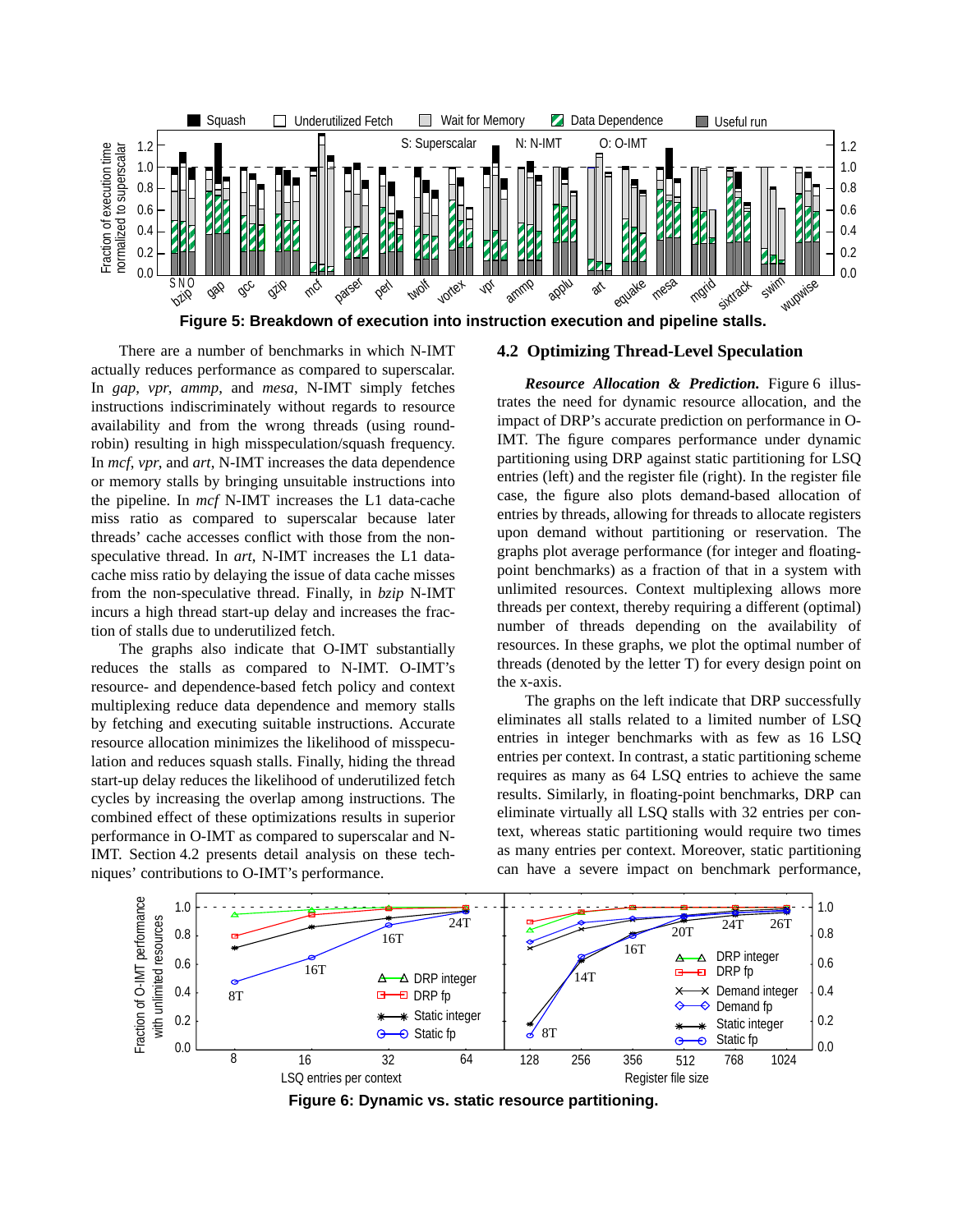reducing performance on average by 40% given 16 entries per context.

The graphs on the right indicate that the results for allocating registers are more dramatic. DRP allocation of registers can achieve the best performance with four times fewer registers in integer and floating-point benchmarks. Moreover, static partitioning of registers for smaller register file sizes (<256) virtually brings execution to a halt and limits performance. Demand-based allocation of registers substantially improves performance over static partitioning, allowing threads to share a large pool of registers effectively even with as few as 128 registers per integer and floating-point register files. Demand-based allocation, however, only reaches within 10% of DRP-based allocation and, much like static partitioning, requires four times as many registers to bridge the performance gap with DRP. Demand-based allocation's performance improves gradually beyond 256 registers. Register demand varies drastically across threads resulting in a slow drop in misspeculation frequency, and consequently gradual improvement in performance, with an increase in register file size.

[Table 3](#page-8-0) presents statistics on the accuracy of DRP for the dynamic allocation of registers, active list and LSQ entries. Unfortunately, demand for resources actually slightly varies even across dynamic instances of the same (static) thread. Our predictors learn and predict the worstcase demand on a per-thread basis, thereby opting for over-estimating the demand in the common case. Alternatively, predictors that would target predicting the exact demand for resources may frequently under-estimate, thereby causing later threads to squash and release resources for earlier threads [\(Section 3.1](#page-2-2)). The table depicts the fraction of the time and the amount by which our DRP on average over-estimates demand. The results indicate that predicting based on the demand for the last four executed instances of a thread leads to high accuracy for (over-)estimating the resources. More importantly, the average number by which the predictors over-estimate is relatively low, indicating that there is little opportunity lost due to over-estimation.

*Resource- & Dependence-Based Fetch Policy.* O-IMT's fetch policy gives the priority to the non-speculative (head) thread and only fetches from other threads when: (1) ITDH indicates the likelihood of parallelism and the availability of suitable instructions, and (2) DRP indicates the availability of resources based on the predicted



<span id="page-8-1"></span>demand. In contrast, a round-robin policy (used in DMT) would let later dependent threads hog the resources while earlier threads attempt to make forward progress, potentially reducing performance. Similarly, an ICOUNT policy [13] (used in SMT) that favors a thread with the fastest issue rate without regards to resource usage or dependence may indiscriminately allocate resources to speculative threads, leading to resource bottlenecks. Finally, a constant bias in the non-speculative thread's fetch priority in a biased-ICOUNT policy [15] (used in TME) may improve performance only slightly when resource usage and dependence across threads drastically vary.

[Figure 7](#page-8-1) shows O-IMT's performance under four different fetch policies. The figure plots three priority-based fetch policies, ICOUNT, biased-ICOUNT, and resourceand dependence-based fetch policy. The graphs plot the average performance improvement for integer and floating-point benchmarks. The figure indicates that indeed in integer benchmarks, ICOUNT reduces performance on average over round-robin, because it allows speculative threads issuing at a high rate to inadvertently fetch, allocate resources, and subsequently squash. Biased-ICOUNT addresses this shortcoming in ICOUNT by biasing the priority towards the non-speculative thread by a constant value, and improving performance over round-robin. O-IMT's resource- and dependence-based fetch policy significantly improves performance over round-robin by preventing later threads from fetching unless: (1) there are resources available, and (2) the threads are loop iterations and likely to be independent.

The figure also indicates that the floating-point benchmarks actually slightly benefit from ICOUNT and biased-ICOUNT. The floating-point applications exhibit a high fraction of thread-level parallelism and independence across threads. As in SMT, ICOUNT allows for the

<span id="page-8-0"></span>

|                | LSO  |                                 | Registers |      | <b>Active List</b>                   |     |      |                                 |      |
|----------------|------|---------------------------------|-----------|------|--------------------------------------|-----|------|---------------------------------|------|
| Benchmarks     |      | $\arcc(\%)$ avg. used avg. over |           |      | $\text{acc}(\%)$ avg. used avg. over |     |      | $\arcc(\%)$ avg. used avg. over |      |
| integer        | 99.2 | 7.4                             | 0.8       | 97.5 | 15.9                                 | 3.0 | 98.9 | 17.0                            |      |
| floating-point | 99.6 | 19.7                            | 81.،      | 98.4 | 29.8                                 | 2.9 | 99.7 | 43.9                            | 1.81 |

**Table 3: Accuracy of dynamic resource prediction and allocation.**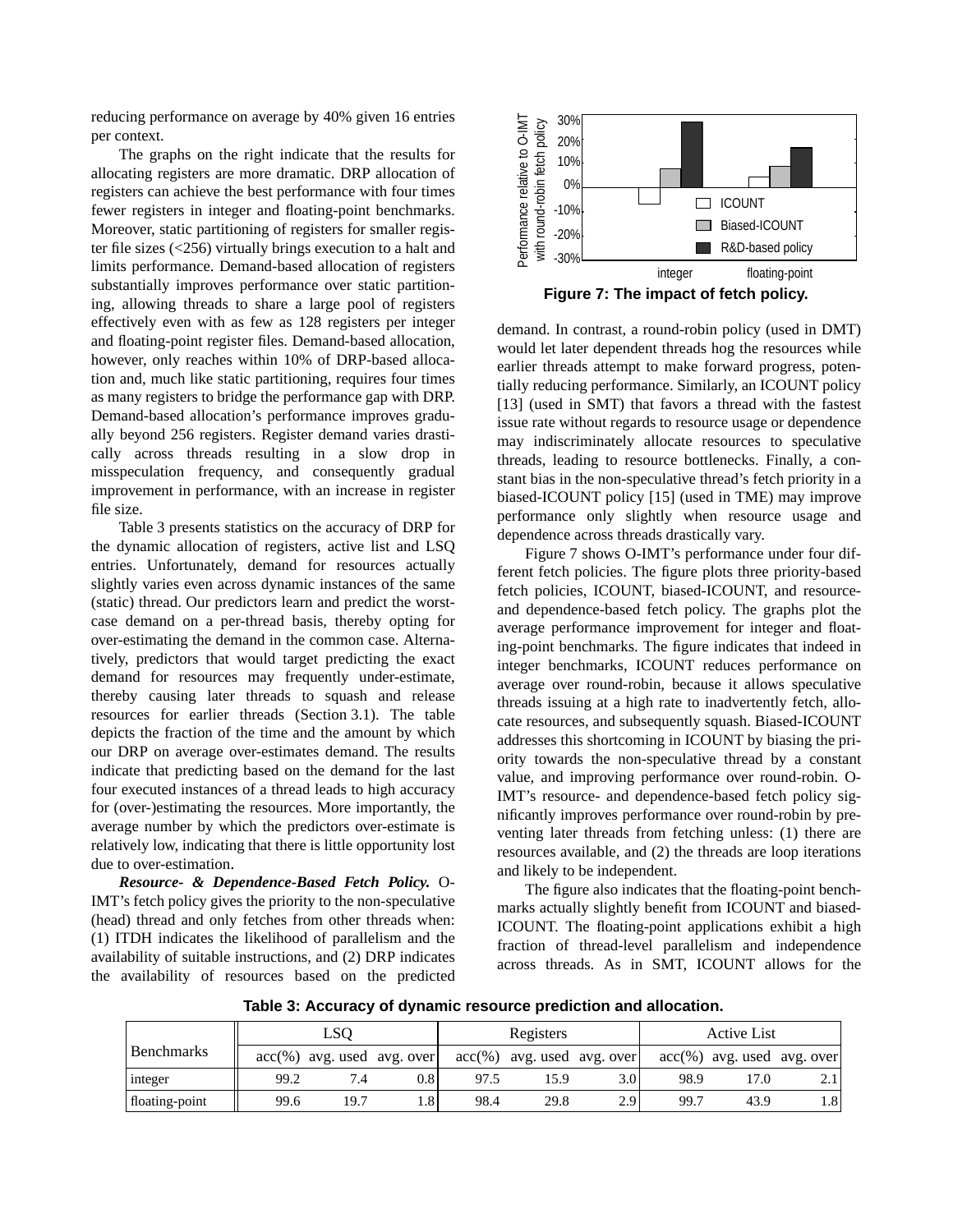

<span id="page-9-0"></span>**Figure 8: The impact of context multiplexing.**

threads making the fastest rate of progress to proceed, improving performance over a round-robin policy. Biased-ICOUNT reduces the likelihood of misspeculation due to resource pressure, and as such improves performance over ICOUNT. O-IMT's fetch policy performs best by allowing the most suitable instructions to flow through the pipeline.

*Context Multiplexing.* Multiplexing offers two key advantages for applications with short threads. Multiple threads per context help increase the number of suitable in-flight instructions. Alternatively, multiplexing makes unused contexts available to threads across multiple applications in a multiprogrammed (SMT) environment. [Figure 8](#page-9-0) illustrates the impact of multiplexing on O-IMT's performance. To accurately gauge the overall impact on performance with an increase in available resources, we also vary the register file size linearly from 132 to 356 (adding 32 registers to the base case with every context) when varying the number of contexts from one to eight. The figure indicates that without multiplexing, neither integer nor floating-point benchmarks can on average reach best achievable performance even with eight hardware contexts. Moreover, performance substantially degrades (to as low as 35% in integer applications) when reducing the number of contexts.

Multiplexing's performance impact is larger with fewer contexts because context resources are used more efficiently. Multiplexing best benefits integer benchmarks with short-running threads allowing for two contexts (e.g., as in a HyperThreaded Pentium 4 [6]) to outperform eight contexts without multiplexing. Multiplexing also benefits floating-point benchmarks, reducing the required number of contexts. Floating-point benchmarks' performance, however, scales well with an increase in the number of contexts even without multiplexing due to these benchmarks' long-running threads.

*Hiding the Thread Start-up Delay.* [Figure 9](#page-9-1) illustrates the impact of thread start-up delay on O-IMT's performance. The graphs represent performance for start-up latency of two and four cycles as a fraction of that in an ideal system with no start-up delay. The figure indicates that a higher start-up delay of four cycles on average can reduce performance by 9% in integer benchmarks.



<span id="page-9-1"></span>Because of their long-running threads, the floating-point benchmarks can amortize a higher start-up delay, and as such show less performance sensitivity to start-up delay. In contrast, O-IMT's mechanism for overlapping thread startup on average almost achieves ideal performance (incurring no start-up overhead).

#### **4.3 Issue Queue & LSQ Performance Sensitivity**

In SMT/superscalar pipelines, the issue queue and LSQ(s) sizes are often the key impediments to performance scalability [10]. Thread-level speculation helps increase the effectiveness of these queues of a given size by allowing suitable instructions from across the threads to enter the queues. [Figure 10](#page-9-2) illustrates improvements in superscalar and O-IMT performance with increasing number of entries in the issue queue and LSQ. The graphs indicate that as compared to a superscalar with a 32/16 entry queue pair, O-IMT can achieve the same performance with half as many queue entries. Because issue queue/LSQ are often on the pipeline's critical path, O-IMT can actually help reduce the critical path and increases clock speed by requiring smaller queues.

The graphs also indicate that for integer applications, performance levels off with 64/32 entry queue pairs, with up to 50% performance improvement over a 16/8 entry queue pair. O-IMT maintains a 25% additional improvement in performance over superscalar by extracting



<span id="page-9-2"></span>**Figure 10: Issue queue/LSQ sensitivity.**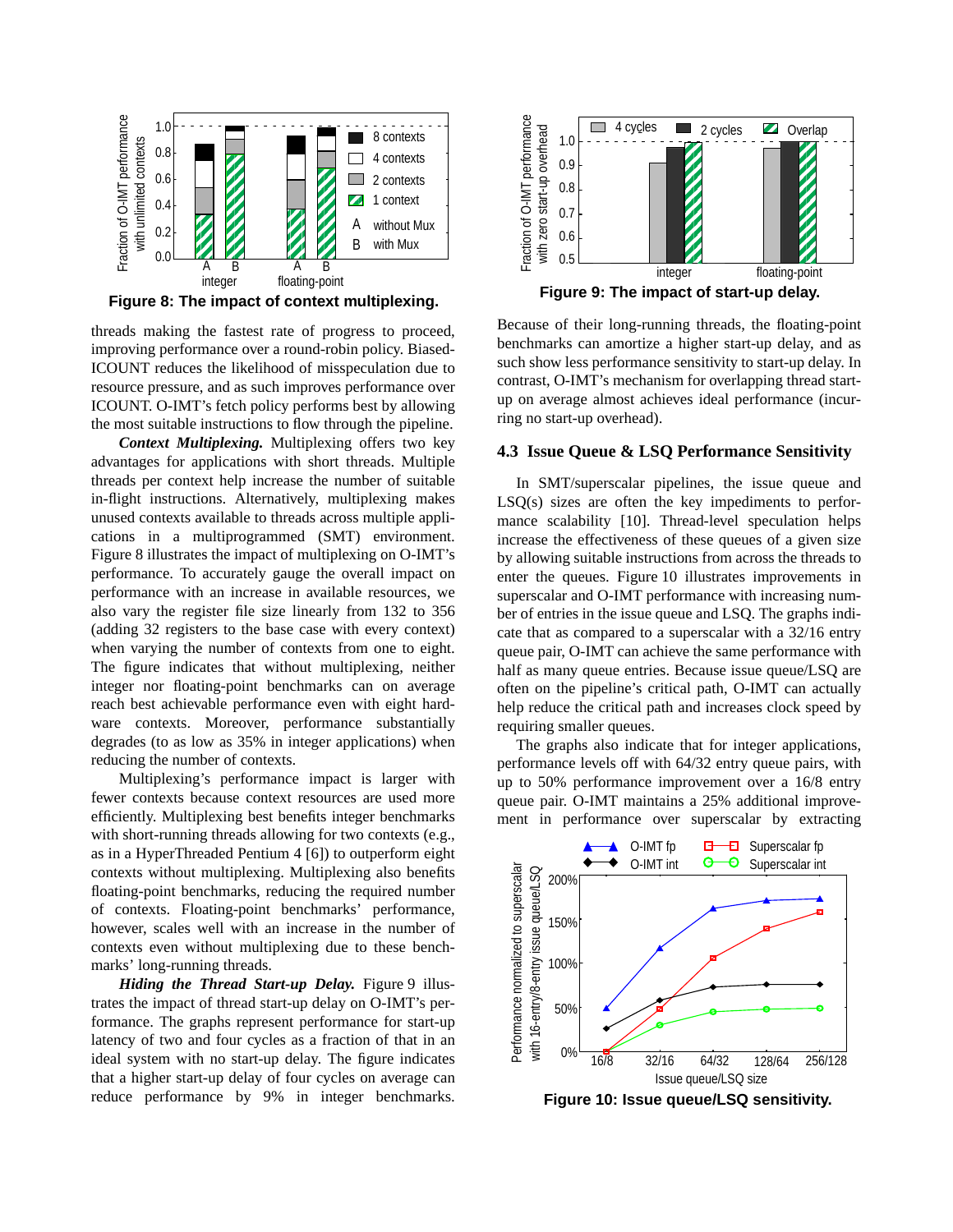

**Figure 11: Performance comparison of TME, DMT, and IMT normalized to baseline superscalar.**

<span id="page-10-0"></span>thread-level parallelism. Moreover, superscalar's performance never reaches that of O-IMT's even with 256/128 entry queues. High branch misprediction frequency in integer applications ultimately limits performance even with a larger issue queue/LSQ. In O-IMT, a mispredicted branch within a thread only squashes instructions from that thread, thereby allowing suitable instructions from future threads to remain in the pipeline while a branch from an earlier thread mispredicts.

In contrast, superscalar's performance continues to scale for floating-point applications with higher levels of ILP, up to the 256/128 entry queues. O-IMT significantly enhances queue efficiency over superscalar and achieves superscalar's performance at the 256/128 design point with less than a quarter of the queue entries. Moreover, O-IMT's performance levels off at the 64/32 design point, obviating the need for large queues to extract the available parallelism.

## **4.4 Comparison to TME & DMT**

In this section, we compare O-IMT's performance against TME and DMT. Our models for TME and DMT are quite aggressive allowing for a conservative comparison against these machines. We assume no contention for TME's mapping synchronization bus [23]. To favor DMT, we assume that DMT has a 256-entry custom trace buffer per context (for a total of 2048 entries) with zero-cycle access, zero-cycle thread spawning, and selective recovery (squash) with zero-cycle penalty. As proposed, TME fetches from two ports using biased-ICOUNT, and DMT uses a dedicated i-cache port for the non-speculative thread and a shared i-cache port for speculative threads. We also assume an improvement over the proposed machines by allowing TME and DMT to take advantage of both i-cache ports when there are no speculative threads running. We compare these improved models against the original proposals.

[Figure 11](#page-10-0) compares speedups of our optimized TME and DMT machines, against O-IMT normalized to our baseline superscalar. Unlike O-IMT, TME and DMT reduce performance on average with respect to a compara-

ble superscalar. TME [15] primarily exploits thread-level parallelism across unpredictable branches. Because unpredictable branches are not common, TME's opportunity for improving performance by exploiting parallelism across multiple paths is limited. TME's eagerness to invoke threads on unpredictable branches also relies on the extent to which a confidence predictor can identify unpredictable branches. A confidence predictor with low accuracy would often spawn threads on both paths, often taking away fetch bandwidth from the correct (and potentially predictable) path. An accurate confidence predictor would result in a TME machine that performs close to, or improves performance slightly over, our baseline superscalar machine. *Vpr* and *mesa* are benchmark examples in which the confidence predictor predicts accurately, allowing TME to improve performance over superscalar.

DMT's poor performance is due to the following reasons. First, DMT often suffers from poor thread selection because it spawns a new thread when the fetch unit reaches a function call or a backward branch, and selects the new thread to include instructions *after* the call or backward branch. Therefore, DMT precludes exploiting the potentially high degree of parallelism that exists across inner loop iterations. Moreover, DMT's threads are typically inordinately long, increasing the probability of data dependence misspeculation despite using "dataflow" dependence prediction. Second, DMT achieves low conditional branch and return address prediction accuracies because DMT spawns threads out of program order while global branch history and return address stack require inprogram-order information to result in high prediction accuracy. Our results indicate that DMT results in lower branch and return address prediction accuracies whether the branch history register and return address stack contents are cleared or copied upon spawning new threads.

Due to the low accuracy of DMT's branch and datadependence prediction, DMT fetches, executes, and subsequently *squashes* twice as many instructions as it commits (i.e., DMT's commit rate is one third of its fetch/execute rate). With the exception of *mcf*, *twolf*, *vpr*, and *equake*, in which branch prediction accuracies remain high, all